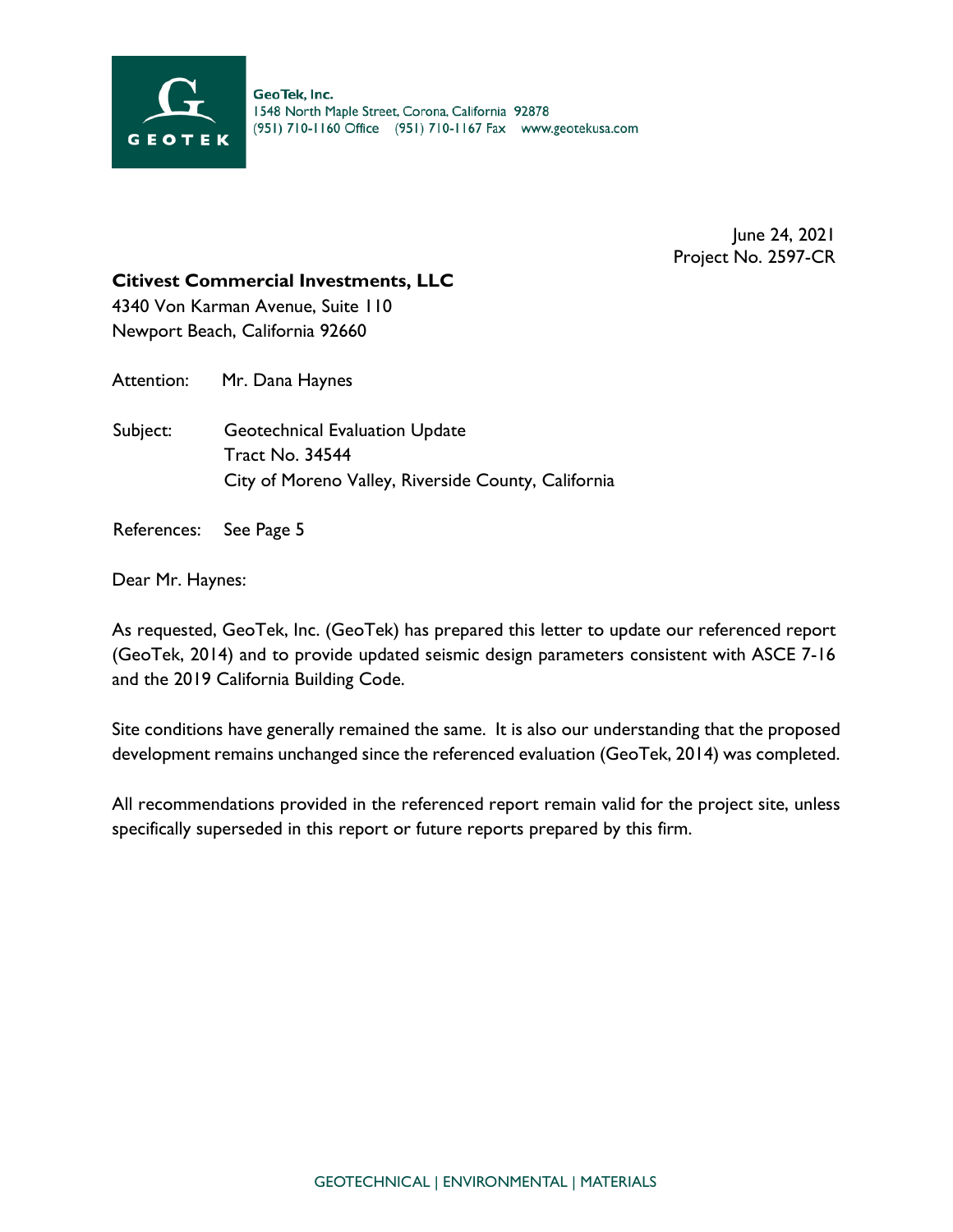GeoTek has reviewed a *Conceptual Grading Plan*, prepared by Blue Enginering & Consulting, Inc., dated March 11, 2021, as provided to us by Citivest Commercial Investments, LLC. Based on our review, it is our opinion that the reviewed plans have been prepared consistent with the geotechnical recommendations provided within the referenced GeoTek report (GeoTek, 2014). These plans are considered to be geotechnically suitable.

The site is located at approximately 33.9255<sup>°</sup> Latitude and -117.2231<sup>°</sup> Longitude. Site spectral accelerations (S<sub>s</sub> and S<sub>1</sub>), for 0.2 and 1.0 second periods for a Class "D" site, was determined from the SEAOC/OSHPD web interface that utilizes the USGS web services and retrieves the seismic design data and presents that information in a report format. As noted, using the ASCE 7-16 option on the SEAOC/OSHPD website, the values for  $S_{M1}$  and  $S_{D1}$  are reported as "null-See Section 11.4.8" (of ASCE 7-16). As noted in ASCE 7-16, Section 11.4.8, a site-specific ground motion procedure is recommended for Site Class D when the value  $S_1$  exceeds 0.2. The value  $S<sub>1</sub>$  for the subject site exceeds 0.2.

For a site Class D, an exception to performing a site-specific ground motion analysis is allowed in ASCE 7-16 where  $S_1$  exceeds 0.2 provided the value of the seismic response coefficient, Cs, is conservatively calculated by Eq 12.8-2 of ASCE 7-16 for values of T≤1.5Ts and taken as equal to 1.5 times the value computed in accordance with either Eq. 12.8-3 for  $T_{\text{L}}\geq T>1.5T$ s or Eq. 12.8-4 for  $T>T_{\perp}$ .

Assuming that the Cs value calculated by and used by the structural engineer allows for the exclusion per ASCE 7-16, noted above, then a site-specific ground motion analysis is not required. For this assumption and condition, the following seismic design parameters, based on the 2015 National Earthquake Hazards Reduction Program (NEHRP), are presented on the following table:

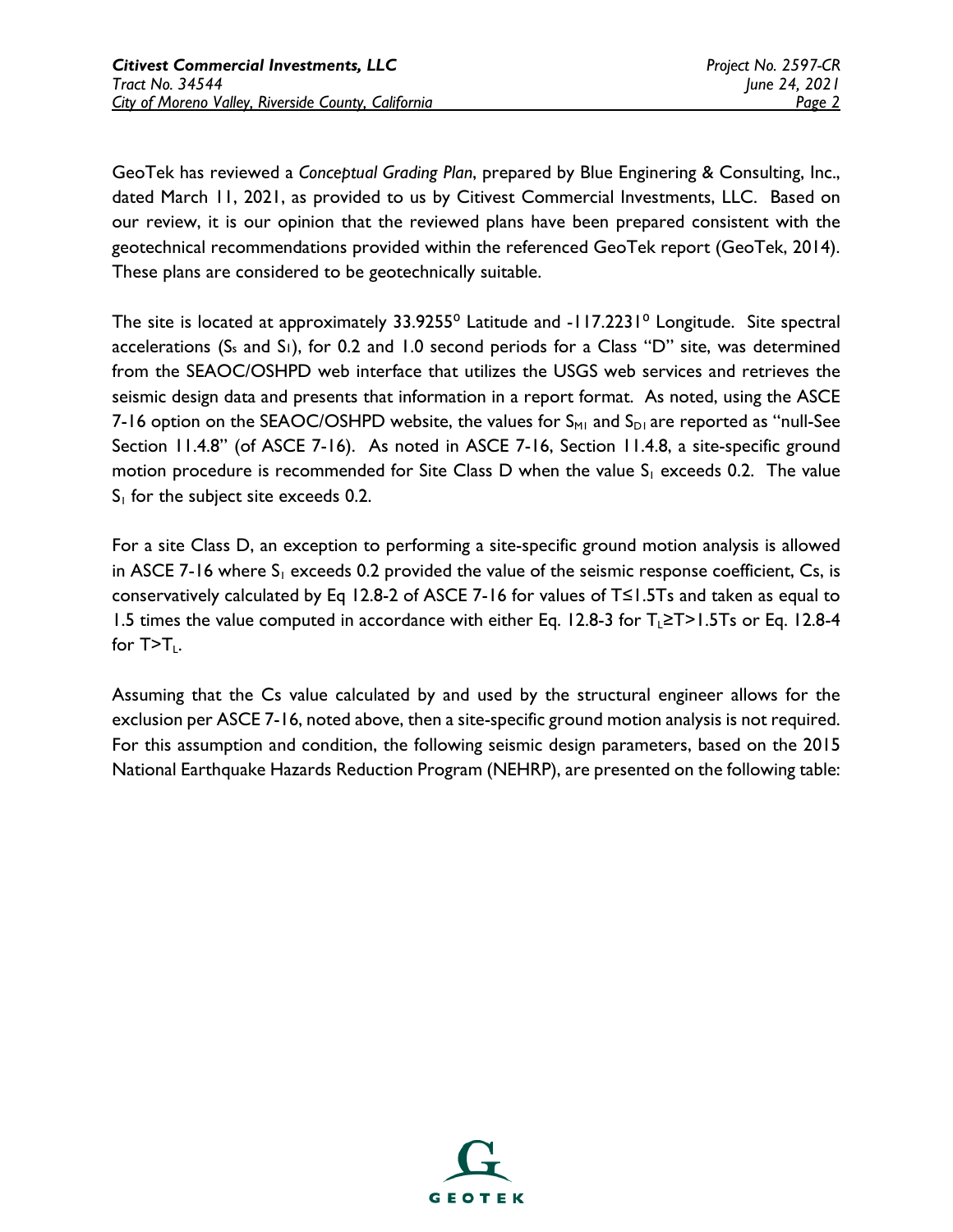| <b>SITE SEISMIC PARAMETERS</b>                                   |                              |
|------------------------------------------------------------------|------------------------------|
| Mapped 0.2 sec Period Spectral Acceleration, Ss                  | $1.707$ g                    |
| Mapped 1.0 sec Period Spectral Acceleration, SI                  | 0.666g                       |
| Site Coefficient for Site Class "D," F <sub>a</sub>              | $\mathsf{I}.\mathsf{O}$      |
| Site Coefficient for Site Class "D," F <sub>v</sub>              | 1.7-see Section 11.4.7 of    |
|                                                                  | <b>ASCE 7-16</b>             |
| Maximum Considered Earthquake Spectral Response Acceleration for | $1.707$ g                    |
| 0.2 Second, SMS                                                  |                              |
| Maximum Considered Earthquake Spectral Response Acceleration for | 1.133-see Section 11.4.7 of  |
| 1.0 Second, SMI                                                  | <b>ASCE 7-16g</b>            |
| 5% Damped Design Spectral Response Acceleration Parameter at 0.2 | 1.138g                       |
| Second, SDS                                                      |                              |
| 5% Damped Design Spectral Response Acceleration Parameter at 1   | 0.755g-see Section 11.4.7 of |
| second, SDI                                                      | <b>ASCE 7-16</b>             |
| $PGA_{M}$                                                        | 0.795g                       |
| Seismic Design Category                                          |                              |

Final selection of the appropriate seismic design coefficients should be made by the project structural engineer based upon the local practices and ordinances, expected building response and desired level of conservatism.

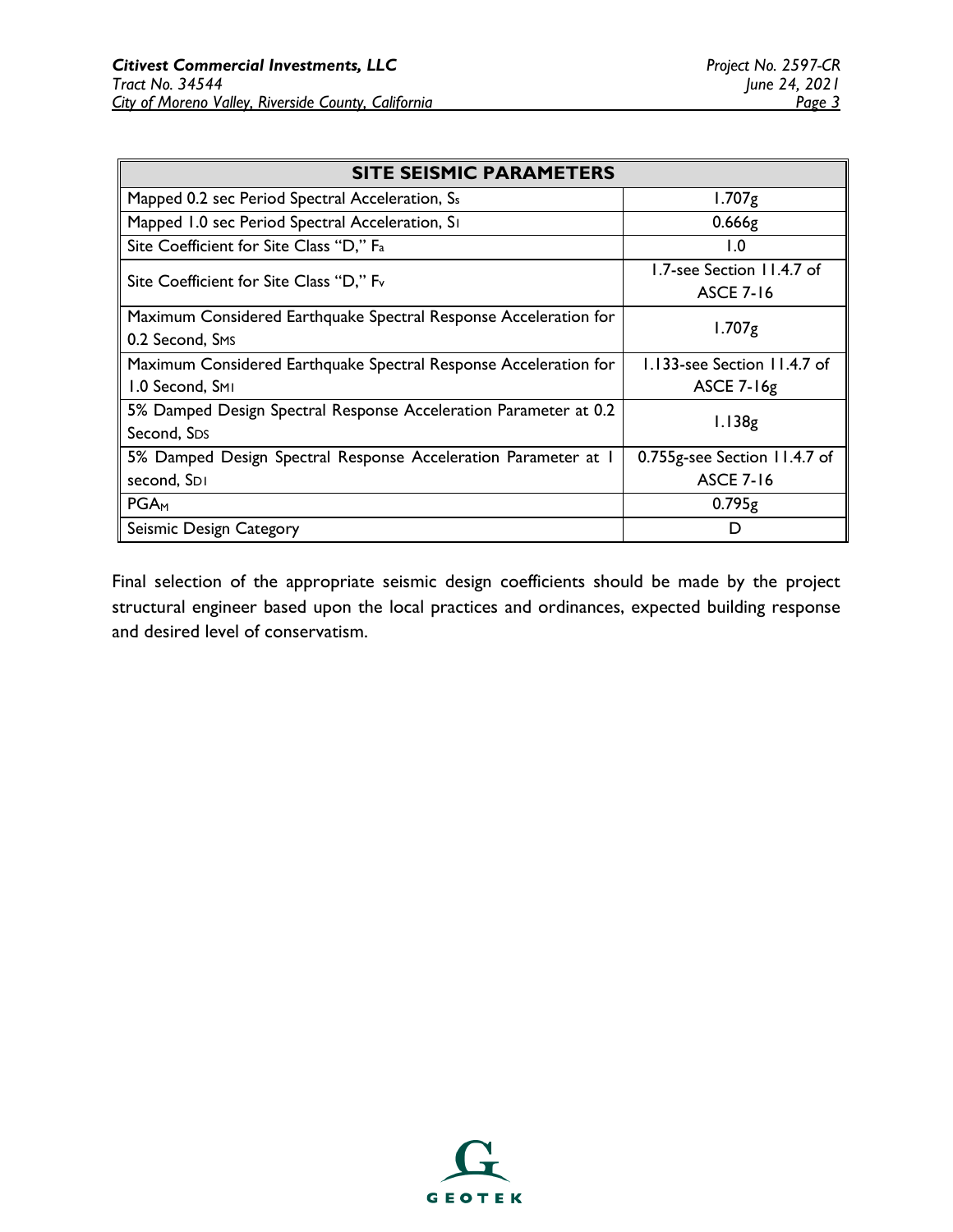The opportunity to be of service is sincerely appreciated. If you should have any questions, please do not hesitate to call our office.

Respectfully submitted, **GeoTek, Inc.**



**AOFESSIO**  $TR.R$ Vo. 2042

Edal H. Cit

Edward H. LaMont CEG 1892, Exp. 07/31/22 Principal Geologist

Annatn Dooto

Anna M. Scott Project Geologist

Distribution: (1) Addressee via email (one PDF file)

*G:\Projects\2551 to 2600\2597CR Citivest Commercial Investments, LLC APNs 479-140-022 Moreno Valley\2597CR Geotechnical Evaluation Update Tract No. 34544.docx*

Robert R. Russell GE 2042, Exp. 12/31/22 Senior Project Engineer